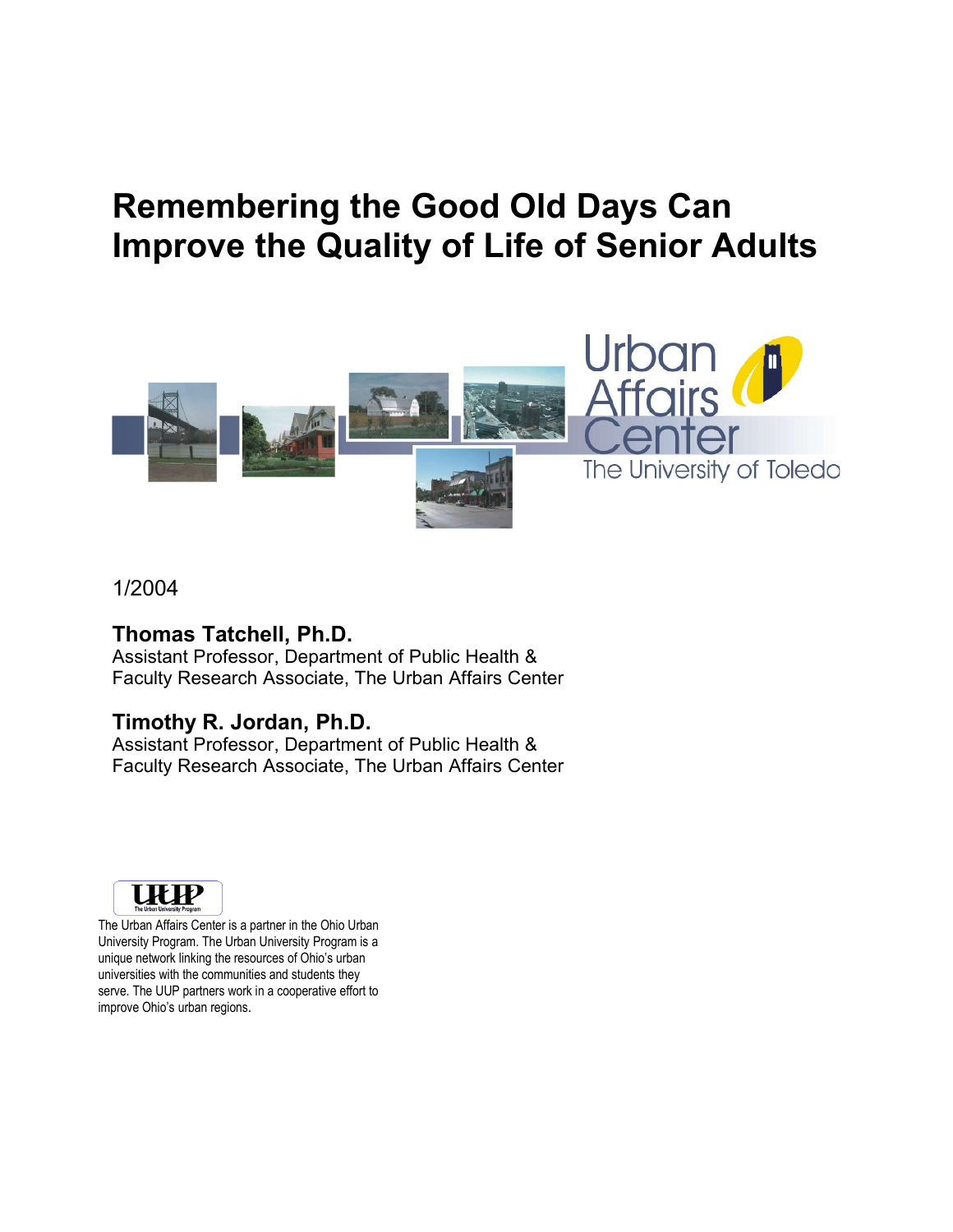Prepared for Publication 11/19/2003

By The University of Toledo Urban Affairs Center

**Thomas Tatchell, Ph.D.**  Assistant Professor, Department of Public Health Faculty Research Associate, The Urban Affairs Center

**Timothy R. Jordan, Ph.D.** Assistant Professor, Department of Public Health Faculty Research Associate, The Urban Affairs Center

**The University of Toledo Urban Affairs Center 2801 W. Bancroft St. Toledo, Ohio 43606 4195303591 E-Mail: uac@utoledo.edu**

**This publication is available for download at the following website: HTTP://uac.utoledo.edu**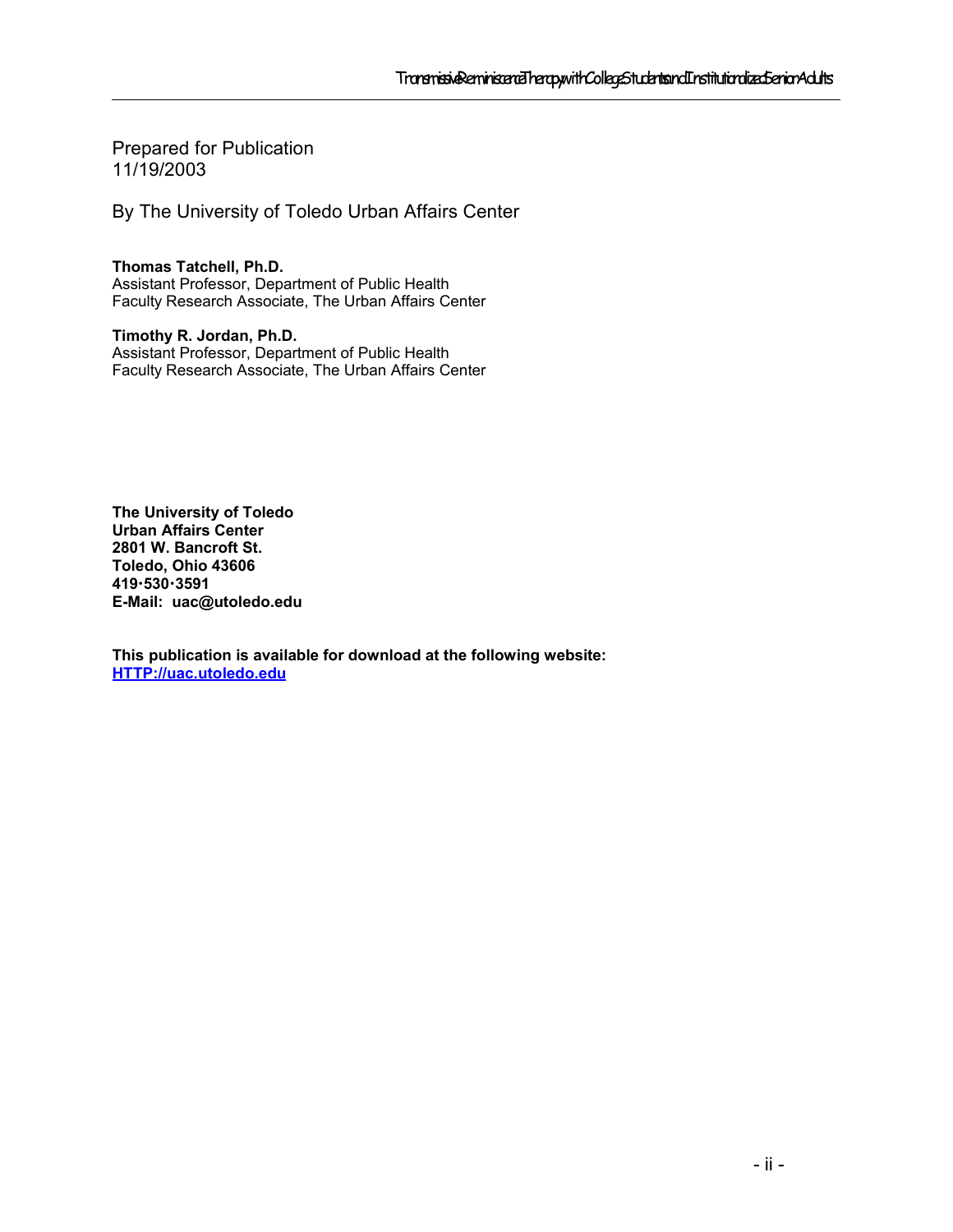## **Remembering the Good Old Days Can Improve the Health Status of Senior Adults**

1/2004

### **Thomas Tatchell, Ph.D.**

Assistant Professor, Department of Public Health & Faculty Research Associate, The Urban Affairs Center

### **Timothy R. Jordan, Ph.D.**

Assistant Professor, Department of Public Health & Faculty Research Associate, The Urban Affairs Center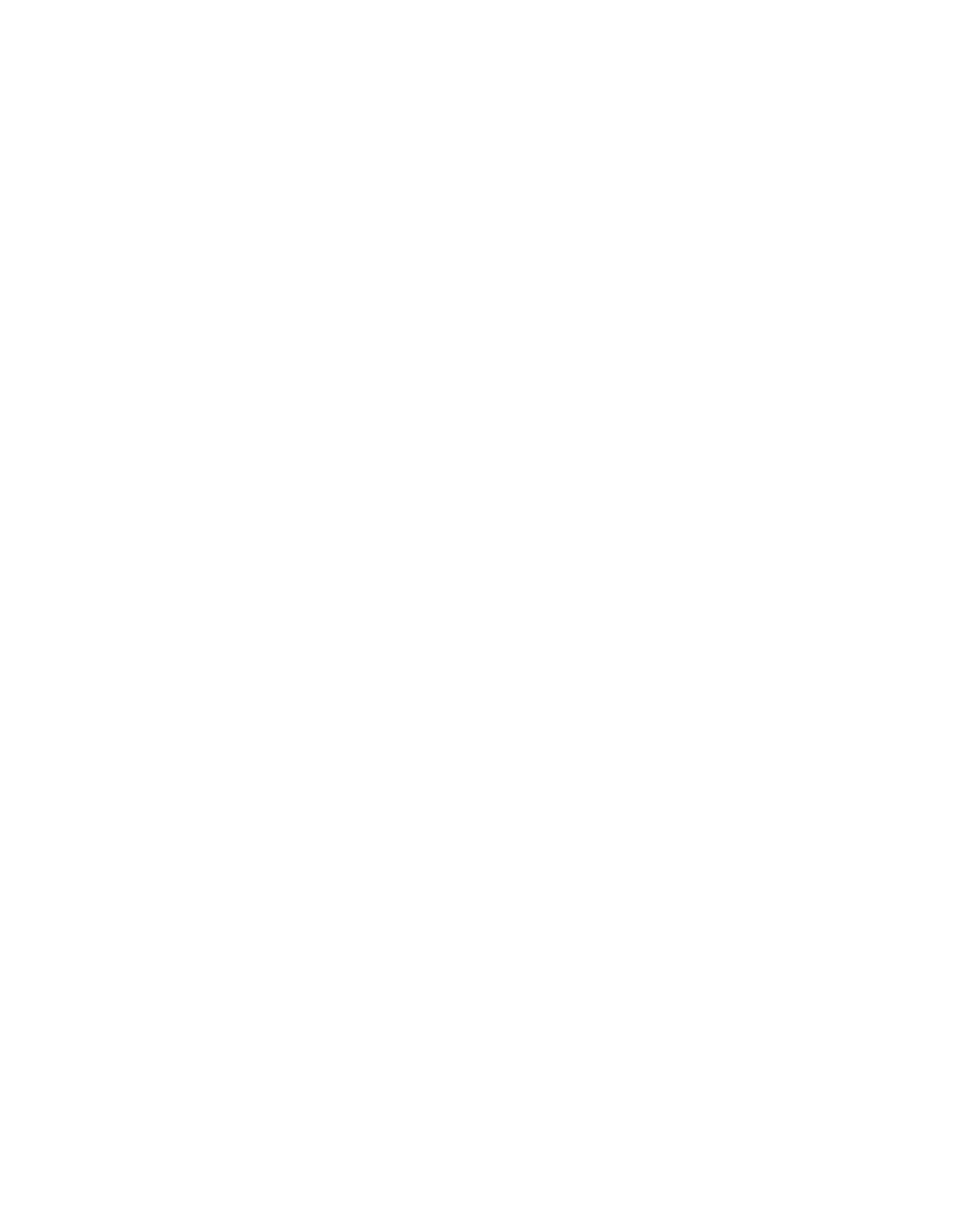# **Table of Contents**

|                                                                                     | 3  |
|-------------------------------------------------------------------------------------|----|
|                                                                                     | 3  |
|                                                                                     |    |
|                                                                                     |    |
|                                                                                     |    |
|                                                                                     | 5  |
|                                                                                     |    |
|                                                                                     | 5  |
|                                                                                     | 9  |
|                                                                                     | 10 |
|                                                                                     | 10 |
|                                                                                     | 10 |
|                                                                                     |    |
|                                                                                     | 11 |
| The researchers would like to thank the following persons: Dr. Patrick McGuire, Dr. |    |
| Barbaranne Benjamin, Dean Jerome Sullivan, Dr. Roy Olsson and Ms. Leslie DePew.     |    |
| Special thanks to the Urban Affairs Center and the College of Health and Human      |    |
|                                                                                     |    |
| References.                                                                         |    |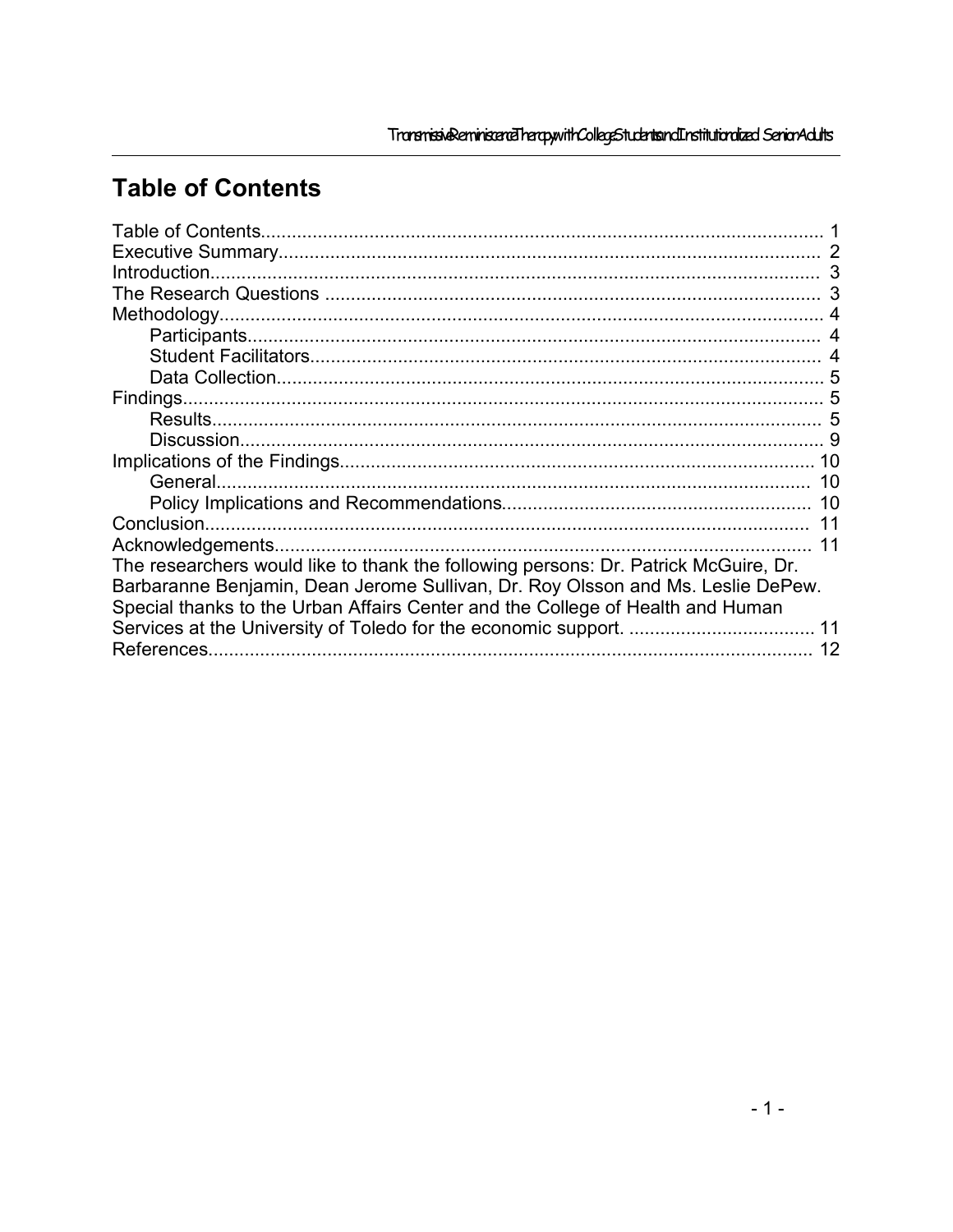### **Executive Summary**

Can the health status of senior adult nursing home residents be improved by having them remember the good old days in the presence of young people? The authors of this research study say "yes." The goals of this research study were to determine the effectiveness of transmissive reminiscence therapy (TRT) with institutionalized senior adults in the metropolitan Toledo area of NW Ohio. TRT involves placing senior adults in the social role of teacher/ mentor and having them transmit knowledge, life lessons, and moral instruction to the young via story telling and oral history (Watt & Wong, 1991).

When nursing home residents were intentionally placed in the role of teacher/mentor they reported the following:

- Significant improvements in general health, social functioning, energy level, and general well being. No improvements were detected in the control group of nursing home residents who did not receive the TRT.
- Those senior adults who did not receive the TRT (i.e. control group) reported a decrease in general health and increased bodily pain during the time the study was conducted. The nursing home residents who received the TRT reported increased limitations in daily activities during the time the study was conducted.

Living in an institutional setting separates senior adults from the community at large and reduces their opportunities to enjoy an active and meaningful role in society. Using young people to administer TRT puts senior adults back into a meaningful social role of teacher and mentor. It appears that remembering the good old days while teaching younger people important lessons about life is a simple and effective method of improving the self-reported health status of senior adult nursing home residents. As a larger percentage of U.S. population continues to age, health promotion experts and health care providers are searching for practical and inexpensive ways to promote health and prevent disease in the elderly. If one-on-one, transmissive reminiscence therapy (TRT) does indeed improve the mental and physical well being of the elderly, TRT could prove to be a valuable, simple, safe, and inexpensive health intervention.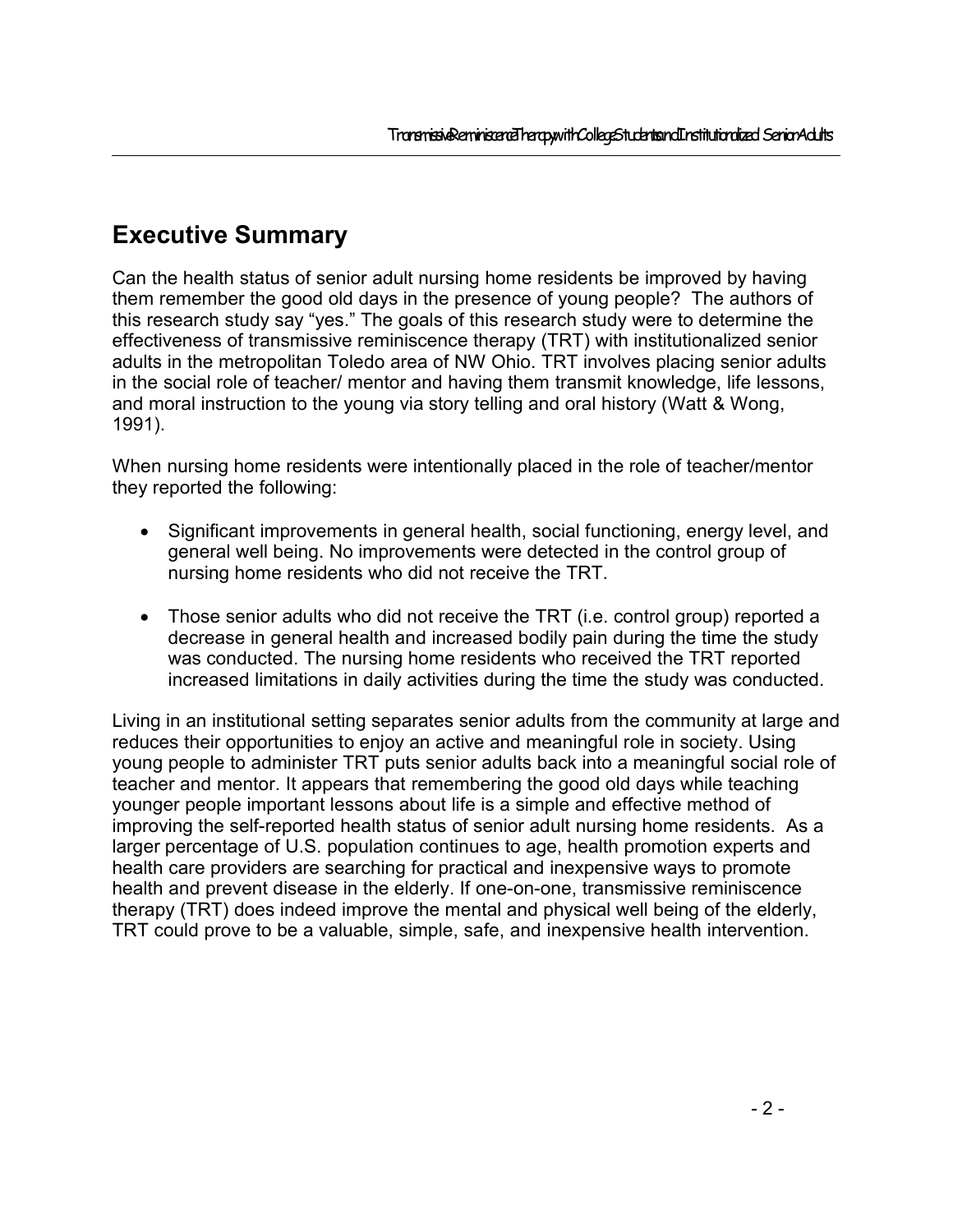### **Introduction**

At any given time, approximately 5% of this nation's older adults are institutionalized in nursing homes or extended care facilities (United States Census Bureau, 2000). Being admitted to an extended care facility usually means leaving behind many aspects of one's previous "life" as an independent adult. The institutionalized senior adult must deal with multiple losses. These individual losses can be related to health, function, social roles, possessions, privacy, independence, and autonomy. The new living situation within an extended care facility also leads to a detachment from the larger community, at least in amount and frequency of social contact as well as the limited interaction with young people.

Today, institutionalized elderly adults have few opportunities to develop meaningful, long-term relationships with young people. Having limited opportunities to interact with the young was not the case for senior adults 100 years ago. In the decades past, the lives of many elderly adults were intertwined with the lives of the younger members of the extended family. These intergenerational relationships of the past often found the senior adult occupying a social role of power and prestige as the "holder and transmitter" of knowledge, wisdom, and advice. Through this ego supportive social role of mentor, many senior adults of years gone by were able to pass on their cultural heritage and personal legacy. Not having a meaningful social role in modern society may contribute to feelings of uselessness, loneliness, depression, and low self-worth in the institutionalized elderly population (Stevens, 1993; Taylor & Turner, 2001). Each of these national trends is common to the institutional settings of Northwest Ohio.

If institutionalized senior adults could somehow once again occupy an ego supportive social role of prestige and power with young people, perhaps senior adults would experience an improved sense of usefulness and well-being. Testing this "usefulness hypothesis" was the broad goal of this research study.

### **The Research Questions**

The specific aims of this exploratory study were to: 1) use one-on-one Transmissive Reminiscence Therapy (TRT) sessions to build relationships between young adults and the institutionalized elderly and, 2) test the health promoting effects of one-on-one TRT in a population of senior adults residing in a nursing home. The investigators hypothesized that the nursing home residents who received TRT would benefit from the ego supporting aspects of TRT and that these benefits would translate into improvements in health as measured by the SF-36 General Health Survey.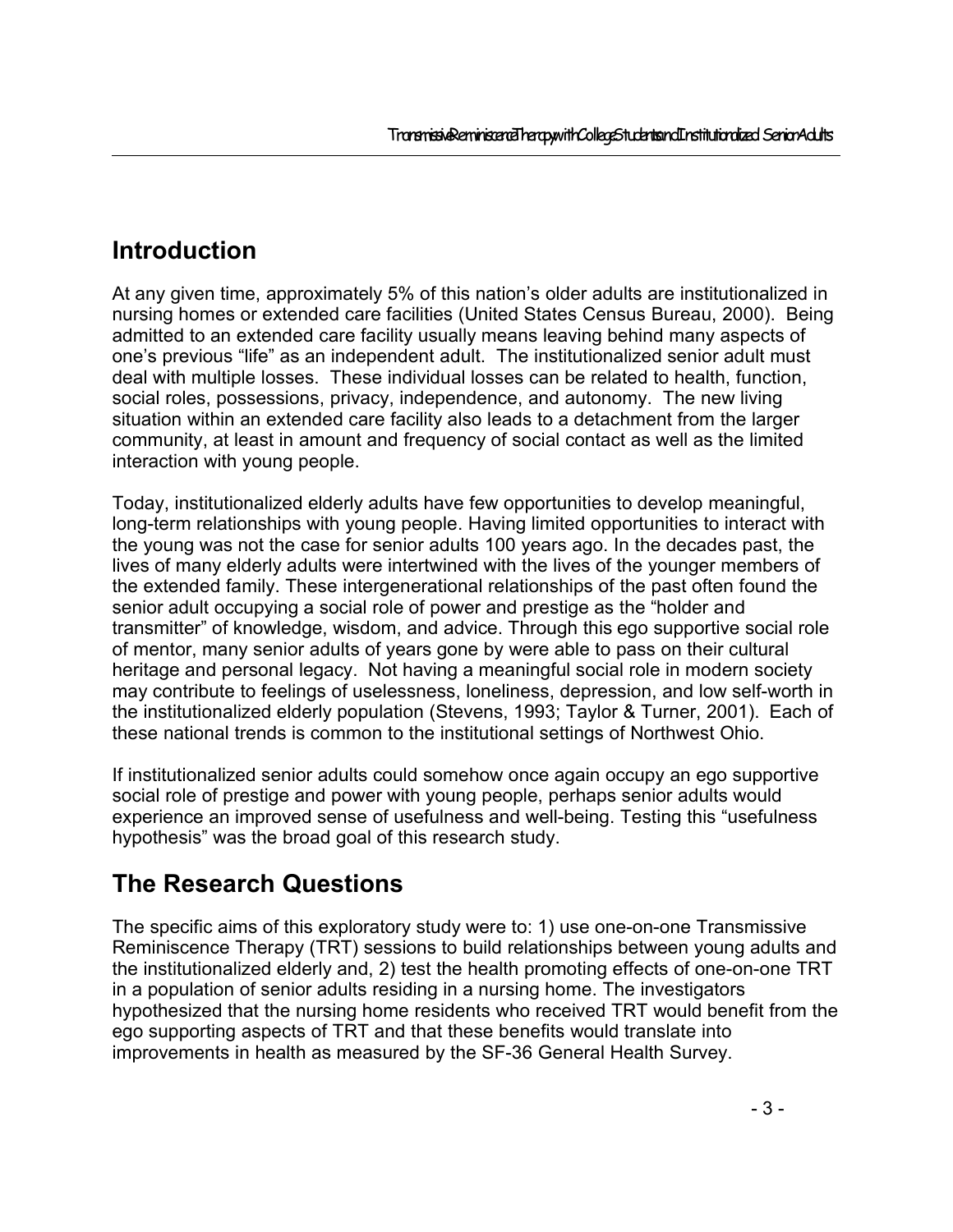### **Methodology**

A group of 101 nursing home residents from the Toledo, Ohio area were divided into experimental and control groups. Senior adults in the experimental group received the TRT. Senior adults in the control group did not interact with college students and received only their usual and customary social interaction. Prior to the TRT intervention, both groups of senior adults were given the SF-36 survey. Student facilitators of the reminiscence therapy then conducted five, 45-minute sessions of TRT with participants in the experimental group. Following these sessions, follow up SF-36 surveys were distributed to all senior adult participants. During the intervention period, 10% of the senior adult participants withdrew from the study due to health reasons. A total of 91 senior adults (49 experimental/42 controls) completed valid matched pretest and posttest surveys.

#### **Participants**

Based on criteria provided by the investigators, a sample of 101 nursing home residents was selected by the Nursing Director and the Activity Coordinator at two nursing homes in Toledo, Ohio. Fifty-one of the senior adults were assigned to the experimental group and were matched with an undergraduate student from the University of Toledo, Toledo, Ohio. The remaining 50 nursing home residents were assigned to the control group.

To participate in the study, institutionalized senior adults had to meet certain criteria: 1) be at least 65 years-of-age, 2) live full-time in the extended care facility/nursing home, 3) be physically and mentally healthy enough to engage in extended periods of coherent conversation and, 4) have no mental impairments that would hinder access to long-term memory. Nursing home residents were excluded from the study if they had any of the following: 1) a diagnosis of Alzheimer's disease: 2) any cognitive or psychological impairment that would prohibit meaningful, coherent conversation: 3) any psychiatric diagnosis that would hinder meaningful, coherent conversation or access to long term memory: 4) a diagnosis of any terminal illness; or 5) were taking any medication that would interfere with or impair thinking, memory, and mental abilities.

### **Student Facilitators**

The investigators conducted training sessions with the 51 college students/facilitators prior to introducing them to their senior adult partners. The students were trained in interviewing techniques and were taught how to conduct transmissive reminiscence sessions. During class sessions, students were taught how to prompt senior adults to recount past events for the purposes of sharing personal wisdom and lessons learned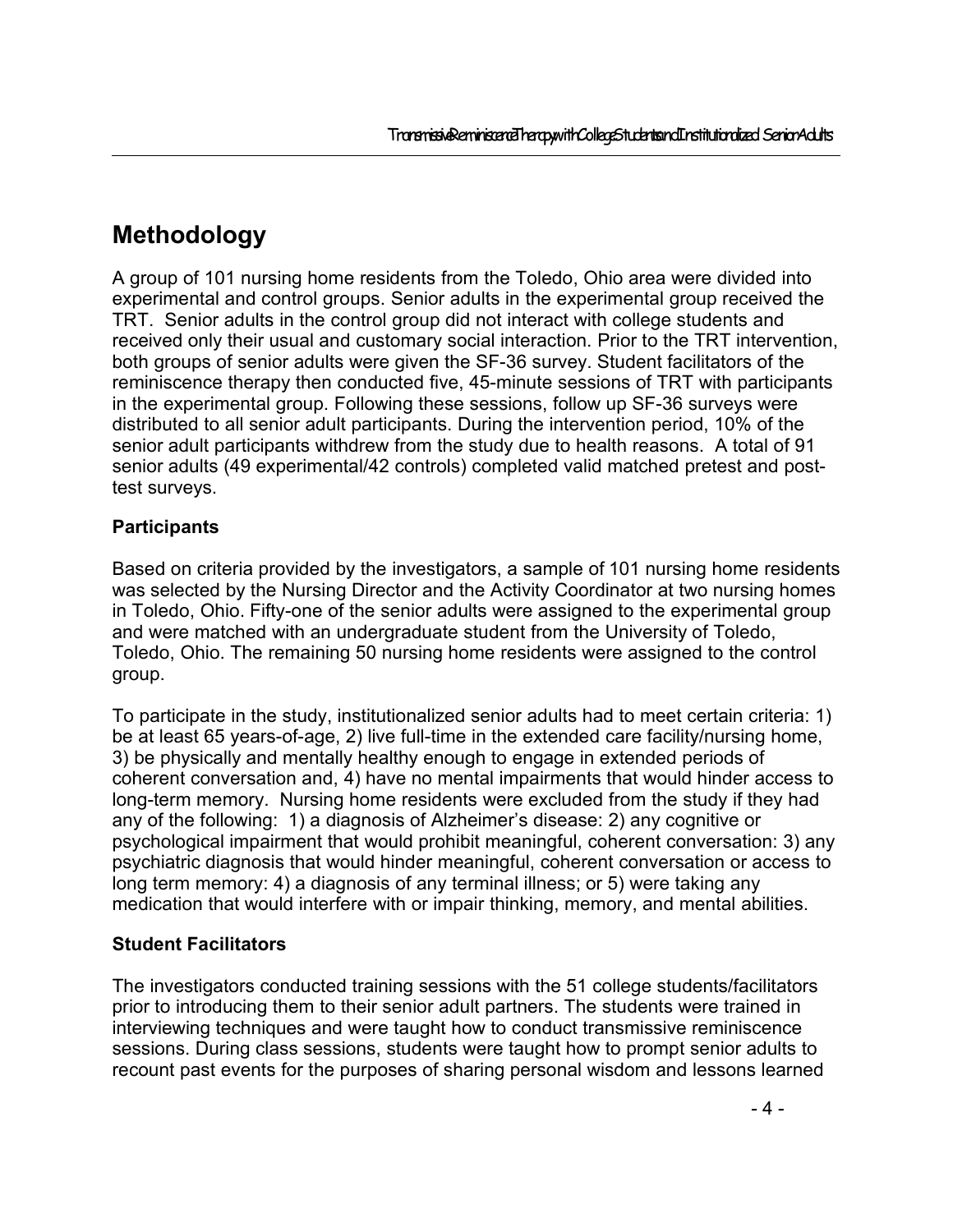from the past. As part of this classroom training, students engaged in role-play and learned to customize their communication style to the needs of the senior adult and to the unique physical environment of the nursing home (e.g. talking with greater volume, placement of desks, beds, and wheelchairs to minimize communication barriers, body posture, eye contact and gestures). As described previously, the goal was to put the senior adult in a teach/inform/mentor social role of power. Students/facilitators were also taught how to keep the conversation in a transmissive reminiscence mode using written interview prompts and sample questions when needed.

#### **Data Collection**

Prior to the start of the TRT intervention, pretest data were collected from experimental and control group participants using the Short Form 36 General Health Survey (SF-36). The SF-36 survey was developed to assess patient outcomes in health care delivery systems. This 36-item questionnaire comprehensively measures an individual's health from his/her perspective. The survey can be self-administered or administered by an interviewer, in person or by phone. The SF-36 is designed to measure eight health variables: general health, physical functioning, limitations due to physical health, and limitations due to emotional problems, social functioning, bodily pain, energy/fatigue, and emotional well-being. Persons taking the survey can score between 0-100 on each of the eight categories of health listed above. Higher scores represent better health (Ware, Snow, Kosinksi, and Gandek, 1993). The survey required an average of 15 minutes to complete.

After pretest survey data were collected, the college students/facilitators conducted five TRT sessions with senior adults in the experimental group. Each TRT session lasted an average of 45 minutes. The TRT sessions for the experimental group were conducted one time per week for five weeks. The senior adult participants in the control group received no visits by the college students/facilitators. One week after the five reminiscence sessions were completed, all senior adult participants involved in the study completed post-test SF-36 surveys.

### **Findings**

#### **Results**

During the intervention period, 10 senior adult participants (10%) withdrew from the study due to health reasons. A total of 91 participants completed both the pretest and post-test, 42 from the control group and 49 from the experimental group. The sample participants were predominantly female (81%) and were an average of 78 years old.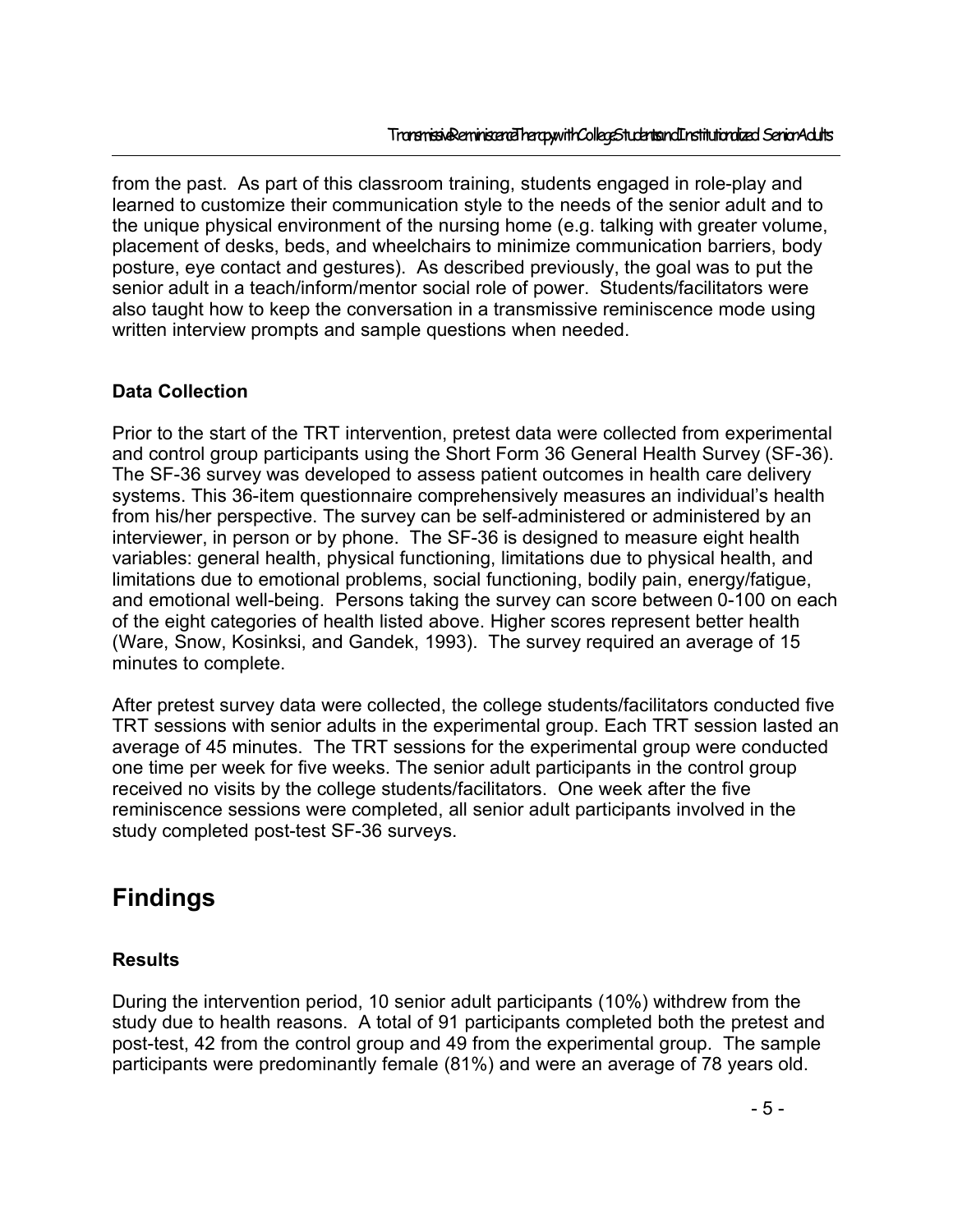The average scores for each health category of the survey and the standard deviations for the experimental and control groups are presented in Table 1. After the TRT sessions concluded, the investigators examined the differences between pretest and post-test survey scores. When the changes between pretest and post-test scores were analyzed statistically, the investigators found that the senior adults who participated in reminiscence therapy reported significant improvements in four areas of health: general health status, social functioning, energy level, and emotional well-being. Those receiving the therapy also reported one negative result – more difficulty completing daily activities due to emotional problems.

The senior adults, who did not receive the TRT, experienced no significant positive changes in any health scores over time. Those who did not receive the TRT reported significant negative changes in two areas: a decline in general health status and an increase in bodily pain.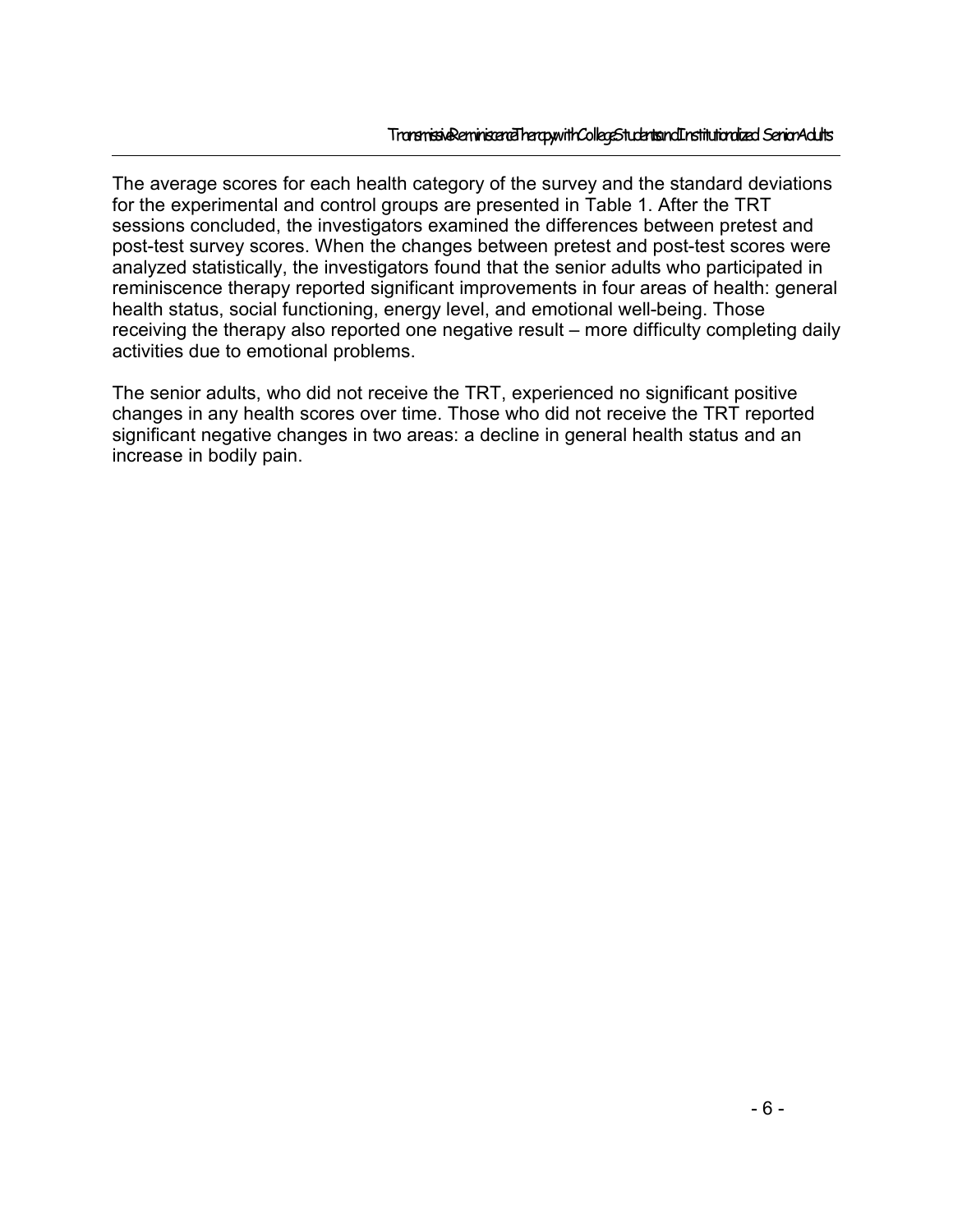### **Table 1**

### **Mean Scores and Standard Deviations for SF-36 Outcome Variables**

| <b>Outcome Variable/Group</b>                                                       | N<br>(Valid Cases) | <b>Pretest</b> | <b>Posttest</b> |
|-------------------------------------------------------------------------------------|--------------------|----------------|-----------------|
| <b>General Health</b><br><b>Experimental Group</b>                                  | 49                 |                |                 |
| Mean<br><b>Standard Deviation</b>                                                   |                    | 54.49<br>14.05 | 56.78*<br>15.16 |
| <b>Control Group</b><br>Mean                                                        | 42                 |                |                 |
| <b>Standard Deviation</b>                                                           |                    | 51.57<br>13.40 | 49.07H<br>11.49 |
| <b>Physical Functioning</b><br><b>Experimental Group</b>                            | 49                 |                |                 |
| Mean<br><b>Standard Deviation</b>                                                   |                    | 47.81<br>13.26 | 48.86<br>11.94  |
| <b>Control Group</b><br>Mean                                                        | 42                 |                |                 |
| <b>Standard Deviation</b>                                                           |                    | 47.26<br>10.98 | 45.07<br>9.63   |
| <b>Limitations Due to</b><br><b>Physical Health</b><br><b>Experimental Group</b>    | 49                 |                |                 |
| Mean<br><b>Standard Deviation</b>                                                   |                    | 49.78<br>11.10 | 48.65<br>10.45  |
| <b>Control Group</b><br>Mean                                                        | 42                 |                |                 |
| <b>Standard Deviation</b>                                                           |                    | 47.71<br>14.66 | 48.16<br>12.93  |
| <b>Limitations Due to</b><br><b>Emotional Problems</b><br><b>Experimental Group</b> | 49                 |                |                 |
| Mean<br><b>Standard Deviation</b>                                                   |                    | 53.04<br>12.33 | 47.92H<br>10.39 |
| <b>Control Group</b><br>Mean                                                        | 42                 |                |                 |
| <b>Standard Deviation</b>                                                           |                    | 45.83<br>10.03 | 44.55<br>11.82  |
|                                                                                     |                    |                | $-7-$           |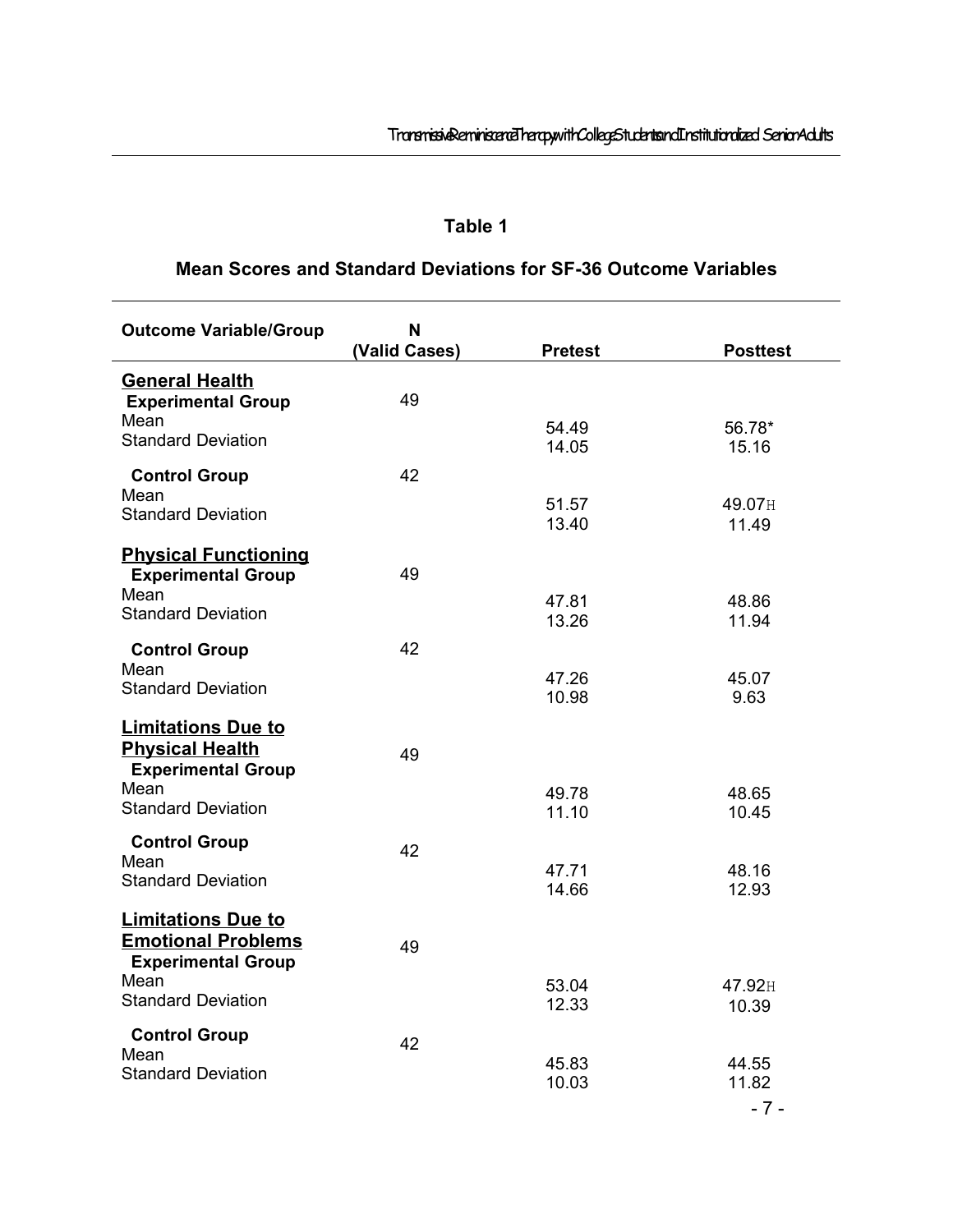### **Table 1 continued**

#### **Mean Scores and Standard Deviations for SF-36 Outcome Variables**

| <b>Outcome Variable/Group</b>                                                               | N<br>(Valid Cases) | <b>Pretest</b> | <b>Posttest</b> |
|---------------------------------------------------------------------------------------------|--------------------|----------------|-----------------|
| <b>Social Functioning</b><br><b>Experimental Group</b><br>Mean<br><b>Standard Deviation</b> | 49                 | 59.51          | $61.22*$        |
| <b>Control Group</b><br>Mean                                                                | 42                 | 14.31<br>51.88 | 13.07<br>51.21  |
| <b>Standard Deviation</b><br><b>Bodily Pain</b><br><b>Experimental Group</b>                |                    | 12.73          | 11.82           |
| Mean<br><b>Standard Deviation</b>                                                           | 49                 | 51.18<br>13.11 | 48.59<br>10.89  |
| <b>Control Group</b><br>Mean<br><b>Standard Deviation</b>                                   | 42                 | 49.74<br>14.73 | 47.83H<br>12.76 |
| <b>Energy/Fatigue</b><br><b>Experimental Group</b><br>Mean                                  | 49                 | 50.12          | $54.12*$        |
| <b>Standard Deviation</b><br><b>Control Group</b><br>Mean                                   | 42                 | 13.38          | 12.82           |
| <b>Standard Deviation</b><br><b>Emotional Well-being</b>                                    |                    | 49.14<br>15.64 | 46.17<br>12.71  |
| <b>Experimental Group</b><br>Mean<br><b>Standard Deviation</b>                              | 49                 | 55.59<br>15.19 | 59.67*<br>14.68 |
| <b>Control Group</b><br>Mean<br><b>Standard Deviation</b>                                   | 42                 | 45.69<br>11.88 | 43.12<br>9.96   |

Notes:

 $*$ - Indicates a statistically significant positive change from the pretest to the posttest,  $p < 0.05$ .

H - Indicates a statistically significant negative change from the pretest to the posttest, p < .05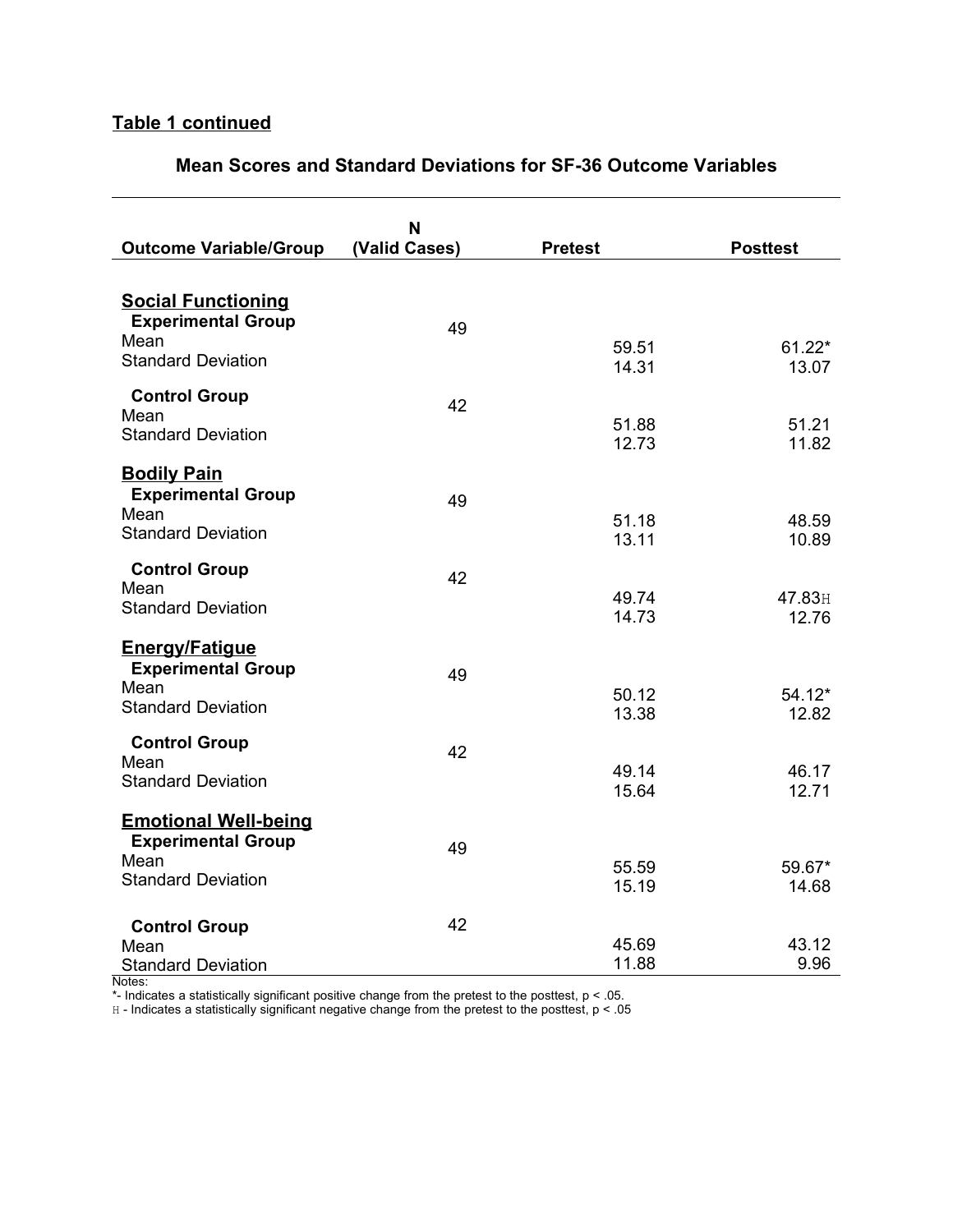#### **Discussion**

The results from this research study suggest that involving metropolitan Toledo nursing home residents (and by extension nursing home residents in general) in TRT sessions with college students improved the perceived health status of the senior adults. The results from this study also suggest that having college students serve as facilitators for a short term of one-on-one TRT is an effective method for building intergenerational relationships and improving students' attitudes and perceptions regarding aging.

Although no other studies could be found that specifically tested one-on-one TRT as conducted in this study, the results of the current study are supported by some related research. Chyle, Kinney, Riley & Shank (1991) reported that Life Satisfaction interventions, including reminiscence, employed by trained therapeutic recreation specialists in long-term care facilities had significant positive outcomes. Ferguson (1980) and Fry (1983) reported that reminiscence therapy interventions promoted significant improvements in psychological well-being and depression. Cook (1991) reported a trend toward improved mental health in a reminiscence group within a nursing home but that trend was not statistically significant. Haight, Michel, and Hendrix (2000) measured the impact of a life review intervention in nursing home patients over a 3-year period and reported a trend toward significant improvement for depression, life satisfaction, and self-esteem.

One unexpected result of the current study was the significant negative change scores for the TRT group in the survey category dealing with limitations in daily activities due to emotional problems (e.g. "accomplished less than you would like due to emotional problems such as feeling depressed or anxious.") This result cannot be easily explained. Since the SF-36 questions on this subscale deal with interference with regular daily activities, it is possible that the senior adult participants thought that the 5 sessions of reminiscence therapy interrupted their structured daily routines and impeded some of their regular daily activities. Having a college student visit five different times for 45 –50 minutes each time may have been perceived as a major intrusion by the institutionalized senior adults whose daily schedules are typically highly regimented. It should also be noted that the control group participants experienced a negative change in scores on this variable as well, although the change was not as large or statistically significant.

Another unexpected result was that the senior adults in both the experimental and control groups scored highest on the social functioning sub-scale of the SF-36 at baseline. As a rule, the nursing home setting is perceived by many, particularly younger adults, as an undesirable location to live out the last years of one's life. This negative perception of nursing home living may also be relevant to many mentally healthy senior adults who must share the same living environment with growing numbers of cognitively impaired elderly adults. As Goffman (1961) pointed out, highly structured institutionalized environments designed to meet the needs of whole blocks of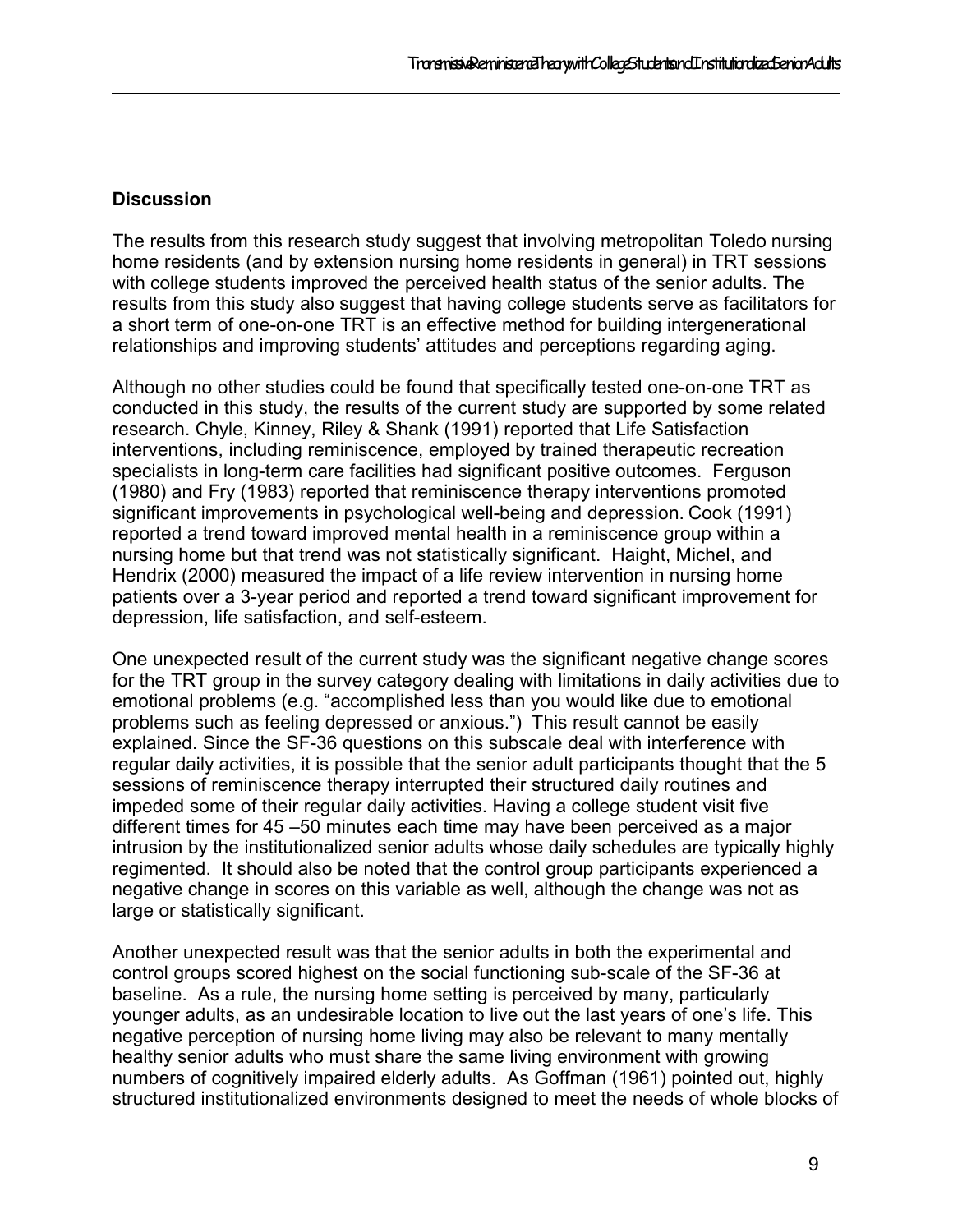people are not conducive to the development and maintenance of a healthy concept of self. Put simply, when the needs of many must be met, the needs of individuals are often overlooked. However, in the case of the nursing homes in this present study, the residents surveyed viewed themselves as socially healthy even before the TRT intervention began. Perhaps the social environments of these facilities are conducive to the social health of the residents or perhaps the nursing home residents have redefined the meaning of home, friendship, and social life to adapt to their new environment. Further research is needed to study the factors that influence social health and senior adults' perceptions of social health within nursing home settings.

### **Implications of the Findings**

#### **General**

As a larger percentage of U.S. population continues to age, health promotion experts and health care providers are searching for practical and inexpensive ways to promote health and prevent disease in the elderly. If one-on-one, transmissive reminiscence therapy does indeed improve the mental and physical well being of the elderly, it could prove to be a valuable, simple, safe, inexpensive, and easily replicable therapeutic modality. The results of this exploratory study should encourage researchers in this field to continue to explore the efficacy of TRT.

#### **Policy Implications and Recommendations**

The results from this study suggest that a short term of TRT conducted by novice practitioners has beneficial effects for the recipients of the therapy. A longer term of TRT conducted by trained practitioners may have even more of a positive impact on various health outcomes in institutionalized elders. Further, the results of this exploratory study should encourage researchers in the fields of health promotion, recreation therapy, and social gerontology to continue to explore the efficacy of transmissive reminiscence therapy (TRT).

Nursing home administrators who are interested in improving the quality of life of their residents may want to consider developing partnerships with local high schools, colleges, universities, and church groups. With just a few hours of training and rehearsal, high school and college students can be equipped with the knowledge and skills to be good TRT facilitators.

In regards to intergenerational relationships, it appears that TRT is an ideal way for students to build meaningful relationships with institutionalized senior adults. High school teachers, college professors, and leaders of community-based youth programs should be encouraged to start TRT programs as a way of increasing the amount of intergenerational contact experienced by young people. By doing so, the lives of both the young and the old are enriched.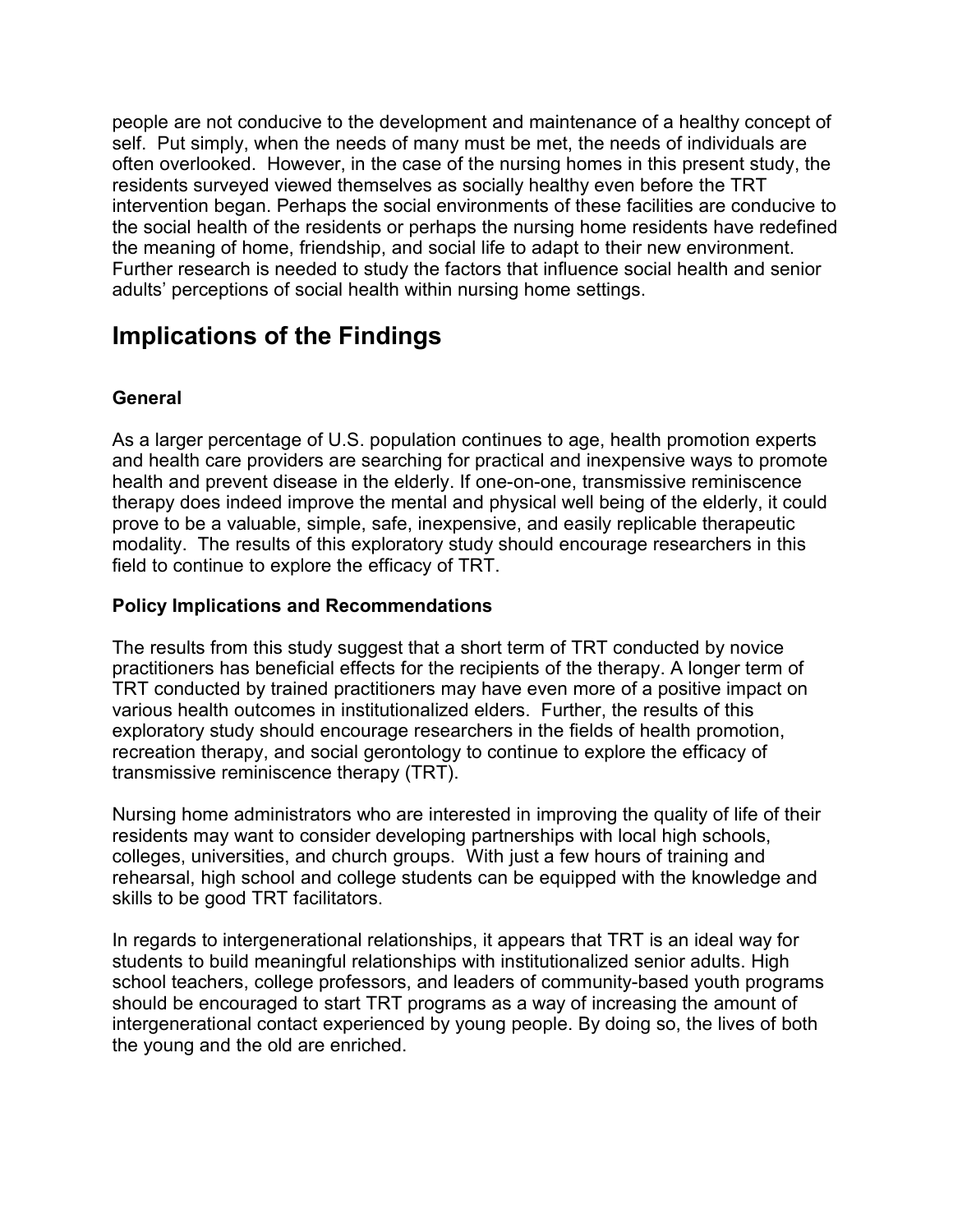### **Conclusion**

The results from this research study suggest that one-on-one, transmissive reminiscence therapy conducted by novice student facilitators helped to improve the quality of life of senior adult nursing home residents. Remembering the good old days may one day be just what the doctor orders.

### **Acknowledgements**

The researchers would like to thank the following persons: Dr. Patrick McGuire, Dr. Barbaranne Benjamin, Dean Jerome Sullivan, Dr. Roy Olsson and Ms. Leslie DePew. Special thanks to the Urban Affairs Center and the College of Health and Human Services at the University of Toledo for the economic support.